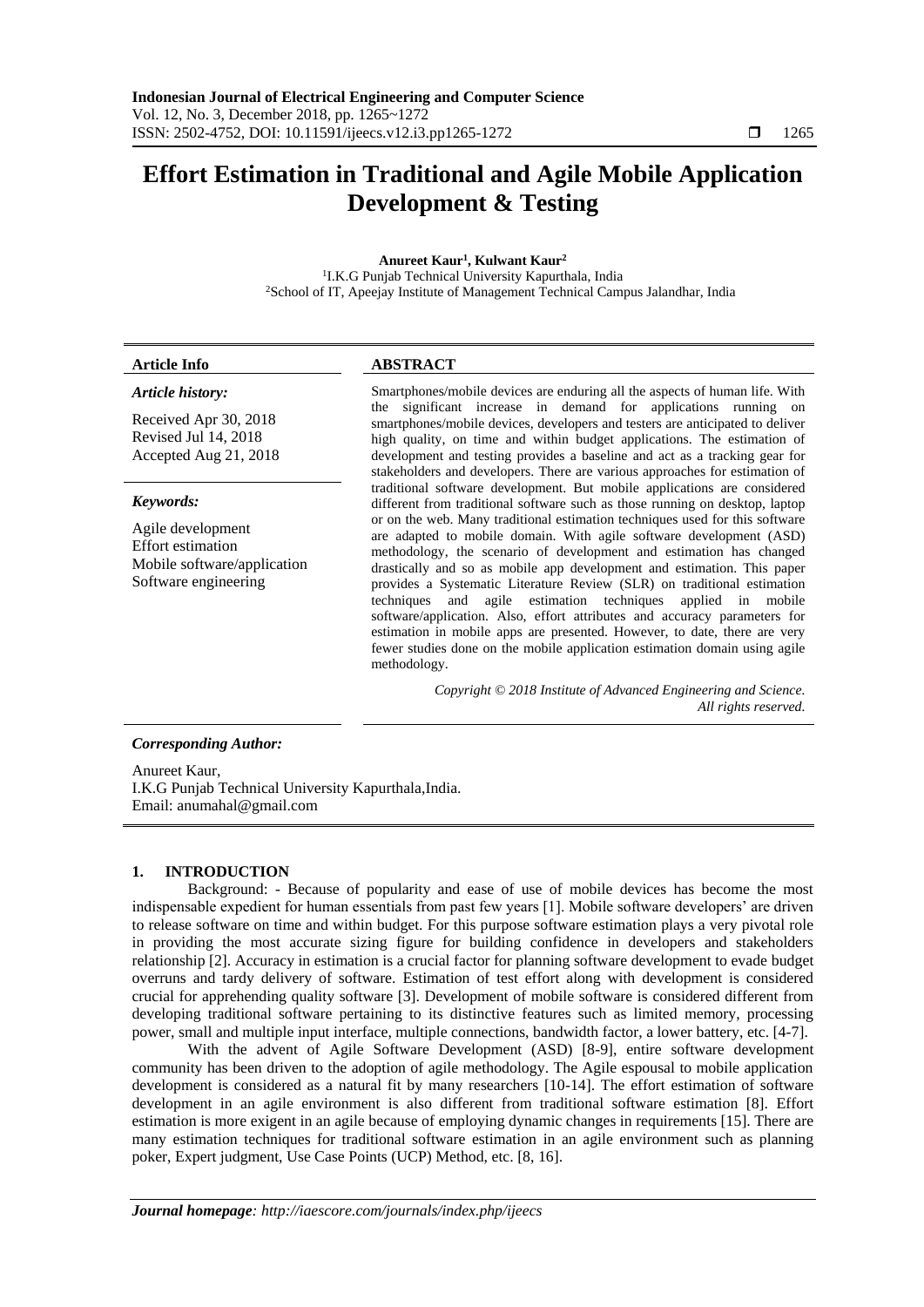Mobile applications are different from traditional software [4-7] and agile approach to mobile application development and estimation needs a solid methodological approach for predicting effort.

The Problem: - The approaches used for estimation of traditional software are adapted for mobile application development. But presently, not much work has been dedicated to identifying suitable approaches exclusively for effort estimation of mobile apps [17]. The estimation techniques in agile software development for traditional software cannot be adapted to mobile domain pertaining to different characteristics of mobile apps. However, there is very less literature available on the estimation of mobile apps in an agile environment

Proposed solution: - This paper contributes mainly by examining the state-of-art of techniques applied for estimation of mobile software/applications in traditional software development and agile software development by using Systematic Literature Review (SLR). SLR will form baselines for mobile app developers for the selection of appropriate estimation method according to their need. This will also help researchers in filling the gap by proposing formal estimation models for mobile apps considering its specific characteristics.

The rest of this paper is ordered as follows: Section 2 presents the Research method used for conducting the Systematic Literature Review (SLR). Section 3 presents the results of SLR and some discussions on selected studies and finally, Section 4 concludes the paper with future directions.

# **2. RESEARCH METHOD**

The goal of this study is to gain an understanding of the current state-of-art in mobile app development effort estimation. To this end, an explorative study is conducted using the Systematic Literature Review (SLR) succeeding the guidelines postulated by Kitchenhan and Charters [18]. SLR is a research method for carrying out a literature review in a systematic way of charting well-defined phases. SLR method uses three phases for performing literature review including Planning and specifying research questions as a first phase, the second phase is conducting the review that comprises an identification of search string & data sources, selecting studies & data extraction and the third one being results reporting.

# **2.1. Planning Phase**

For the smooth conduct of systematic literature review, proper planning is necessary. The research questions derive from the entire systematic literature review planning phase.

#### **2.1.1. Research Questions (Rqs)**

Affirming the research questions is the vital part of any systematic review. In accordance with guidelines proposed by Petticrew and Roberts [19], the criteria to frame research questions are based on PICOC (Population, Intervention, Comparison, Outcomes, and Context). If the research question is not outlined properly, the literature review may turn out off the course. For this study PICOC are defined as:-

Population: Mobile Application projects

Intervention: Effort estimation techniques/methods/process

Comparison: Traditional mobile app effort estimation techniques with an agile mobile app estimation.

Outcomes: Estimation models to follow for mobile app development in agile and traditional software development.

Context: Review the existing studies on estimation of mobile apps.

The research questions steer the entire systematic review methodology. The major objective of this finding is to answer the following research question:-

RQ1. What are the traditional effort estimation techniques used for mobile software/application development and testing?

RQ2. What is currently known effort estimation techniques followed in agile mobile software/application development and testing?

RQ3. What are the estimation attributes and accuracy parameters used in estimation techniques for mobile application?

# **2.2. Conducting the Review Phase**

## **2.2.1 Search Strategy**

The aim of directing search strategy is to identify studies pertaining to answer the RQs. Further, search strategy can be conducted in three phases; Identifying keywords and Defining Search strings, Identifying the data sources and Search Process in Data sources.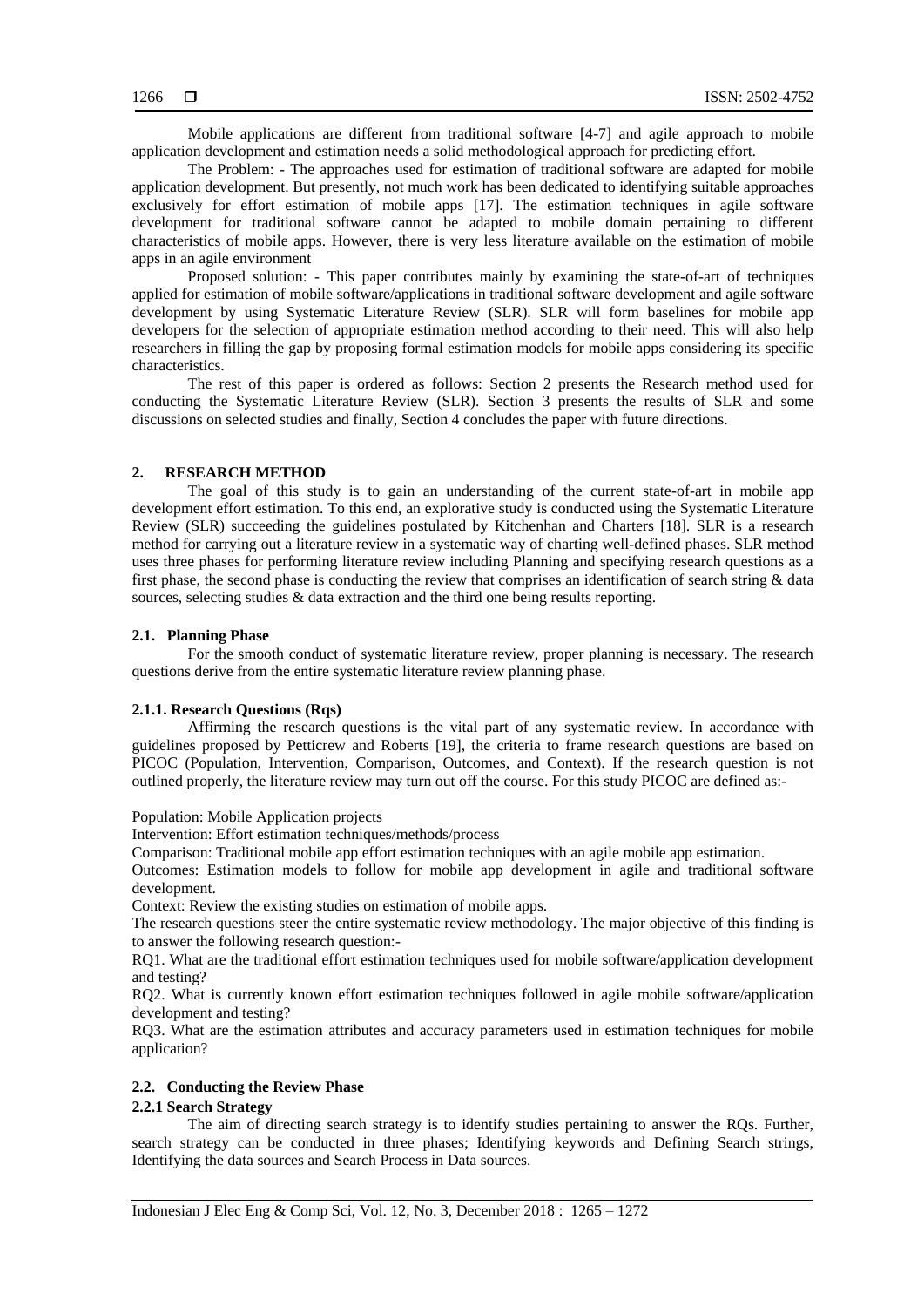# **a) Identifying keywords and Defining Search Strings**

The first phase comprises forming the search string. The search strategy is set up to describe search strings and primary data sources. The guidelines provided by [18] are followed to define the search string by analyzing the main keywords in RQs, synonyms of the keywords and on any other spellings of the words. The identified keywords are shown in Table 1.

|                    | Table 1. Identified Keywords and synonymous                                                            |
|--------------------|--------------------------------------------------------------------------------------------------------|
| Keywords           | Synonymous Terms                                                                                       |
| Software           | Software, project, system, application                                                                 |
| Effort             | Cost, resource, size, metric                                                                           |
| Estimation         | Estimating, estimate, prediction, predicting, predict, assessment, forecasting, forecast, calculation, |
|                    | calculate, calculating, sizing, measure, measuring                                                     |
| Mobile Application | Mobile software, Mobile Apps, Mobile project                                                           |
| Development        | Improvement, Progress                                                                                  |
| Testing            | Test, verification, validation                                                                         |
| Agile              | Scrum, XP, lean, crystal                                                                               |
| Method             | Process, techniques, models, approaches                                                                |

Based on the identified keywords, the search string is obtained by joining synonymous terms using the logical 'OR', other keywords using logical 'AND' and wildcard character (´\*´). Here wildcard character represents 0, 1, or any number of alphanumeric characters. The following search string is obtained:

("Mobile Application" OR "Mobile software" OR "Mobile App" OR "Mobile project") AND ("Develop\*") AND ("estimate\*" OR "predict\*" OR "assessment" OR "forecast\*" OR "calculate\*" OR "sizing" OR "measure\*") AND ("Improvement" OR "Progress" AND "Process" OR "techniques" OR "models" OR "approaches") AND ("agile" OR "scrum" OR "XP" OR "lean" Or "crystal")

#### **b) Data sources**

The digital databases that are used to search the keywords are SpringerLink, IEEE Xplore, ACM Digital Library, Elsevier Science Direct, Wiley InterScience and Google Scholar.

#### **c) Search Process in Data sources**

The next phase is to apply the search string to chosen electronic data sources to find all the entailed studies. This phase is divided into two sub-phases: primary and secondary search phase. In Primary Search Phase, the electronic data sources identified are searched based on the search string defined earlier. The results from data sources are monitored to include search string in title and abstracts. The search string is again refined each time to check the outcome and analyzed for better results. The aim of this maiden check is to evaluate the efficacy of the search string. Additionally, results are restricted to peer-reviewed conference papers and journal articles which are available between 2008 and 2018 (last decade). The duplicate titles and abstracts are removed. In the secondary search phase, a technique called snowball tracking is used for studying all the references of primary studies to exploit further studies and increase the chances of inclusion of important papers in the systematic literature review. Table 2 lists the refined results from data sources after primary and secondary search phase.

| Table 2. Overview of search results |                                |  |  |  |  |
|-------------------------------------|--------------------------------|--|--|--|--|
| Data Sources                        | <b>Relevant Search Results</b> |  |  |  |  |
| SpringerLink                        | 53                             |  |  |  |  |
| <b>IEEE</b> Xplore                  | 75                             |  |  |  |  |
| <b>ACM</b> Digital Library          | 57                             |  |  |  |  |
| Elsevier Science Direct             | 66                             |  |  |  |  |
| Google Scholar                      | 83                             |  |  |  |  |
| Wiley InterScience                  | 20                             |  |  |  |  |
| Total                               | 354                            |  |  |  |  |

# **2.2.2 Inclusion/Exclusion Criteria for Selecting Studies**

The results acquired through search string defined previously in the electronic databases are analyzed according to the Inclusion/Exclusion criteria. The evaluation of the papers is done by reading the title and abstract first and checked if it is related to the issues addressed in RQs. Then the decision is made for its acceptance for reading the whole paper or is rejected therein. The inclusion criteria: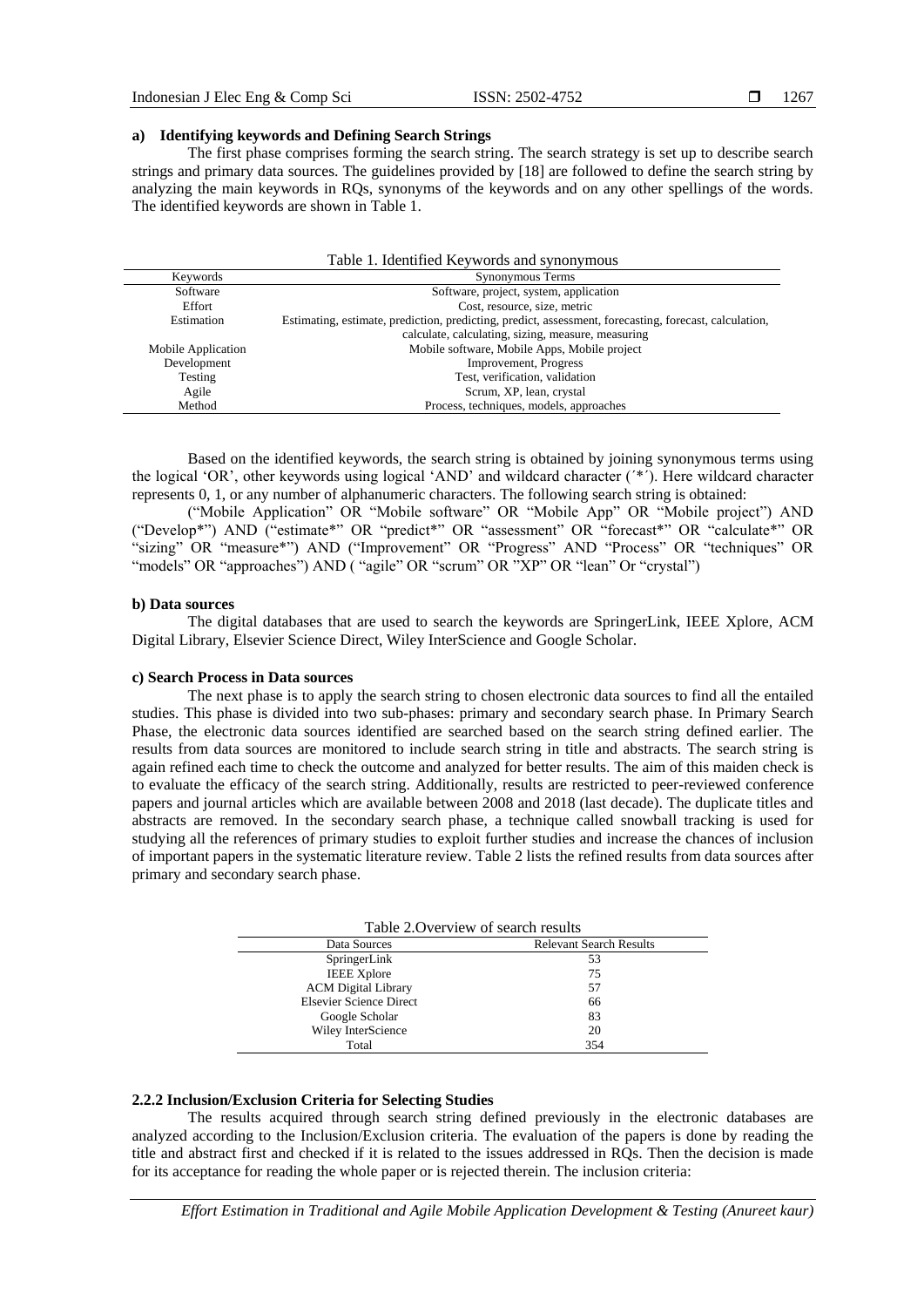- 1. Studies that include estimation methods of mobile application development AND;
- 2. Described in English AND;
- 3. Peer-reviewed papers are selected.

# The exclusion criteria:

- 1. Studies having mobile application development process and not are not considering estimation OR;
- 2. Not described in English OR;
- 3. Not peer reviewed

# **2.2.3 Quality Assessment and Data Extraction**

To evaluate the quality of shortlisted studies; 6 questions are prepared to be answered for each selected study. The question can be answered as 'Y', 'M 'or 'N'. The scores for 'Y' = 1, 'P' = 0.5, and 'N' = 0. The questionnaire is developed by using the guidelines defined by Kitcheham and Charters [18]. The quality score for each paper should be minimum 3 to be further included in the study.

- Following are the questions in the questionnaire:
- 1. Are the research motives clearly stated?
- 2. Was the study designed to achieve the aims?
- 3. Are the estimation techniques well defined?
- 4. Is the research process documented adequately?
- 5. Are all research questions answered adequately?
- 6. Are the main findings stated clearly in terms of creditability, validity, and reliability?

The authors carried out a quality assessment for the all selected studies. Four studies are excluded owned by their low-quality score. The data extraction phase involves extraction of data of the final selected studies that address the peculiarities of RQ. The data extraction for all conclusive selected studies is done in an MS Excel sheet containing: - Paper name, year of publication, author' name, and paper URL.

#### **3. RESULTS AND DISCUSSION**

The results of the Systematic Literature Review (SLR) and answers for Research Questions (RQs) are presented in this section. Table 3 describes the studies that are selected after full screening and passing quality assessment criteria.

| raonos: iseneetea papers for filma staates |              |      |                 |              |      |                 |              |      |
|--------------------------------------------|--------------|------|-----------------|--------------|------|-----------------|--------------|------|
| Study ID                                   | Reference ID | Year | Study ID        | Reference ID | Year | Study ID        | Reference ID | Year |
| S1                                         | [20]         | 2013 | S <sub>2</sub>  | [21]         | 2015 | S3              | [22]         | 2015 |
| S4                                         | [23]         | 2014 | S5              | [24]         | 2016 | S6              | [25]         | 2013 |
| S7                                         | [26]         | 2014 | S8              | [27]         | 2016 | S9              | [28]         | 2017 |
| S <sub>10</sub>                            | [29]         | 2017 | S <sub>11</sub> | [30]         | 2014 | S <sub>12</sub> | [31]         | 2016 |
| S <sub>13</sub>                            | [32]         | 2014 | S <sub>14</sub> | [33]         | 2008 | S <sub>15</sub> | [34]         | 2014 |
| S <sub>16</sub>                            | [35]         | 2013 | S <sub>17</sub> | [36]         | 2015 | S <sub>18</sub> | [37]         | 2017 |
| S <sub>19</sub>                            | [38]         | 2017 | S <sub>20</sub> | [39]         | 2018 | S21             | [40]         | 2016 |

Table3. Selected papers for final studies

# **3.1. Traditional Techniques for Estimating Mobile Application Development: RQ1**

Sixteen studies out of twenty-one selected studies investigated the traditional estimation techniques for mobile applications. Table 4 lists the identified techniques where an agile approach is not followed for development of mobile apps. The techniques are broadly classified into three categories [20] i.e. Algorithmic-based models, Expert Judgment based models and analogy based models. COSMIC Function Size Measurement [21-28] is frequently used for estimation technique which is used to measure the functional size of the mobile app. Other types of estimation techniques identified are Function Point Analysis [29, 30] and Use Case Point [31] which is algorithmic-based models that measure functional, technical factors and environmental factors for estimation. Regression-Based technique [32] uses a parametric model based on effort predictors and data points collected through an online questionnaire which are further used in the regression model. Delphi method [33] is based on experience to estimate the effort whereas Architecture Based estimation model [34] for reliability and testing estimation of the mobile application is proposed and the case study was conducted in two companies. Another algorithmic approach for estimating the cost of developing Android mobile apps are based on the COCOMO –I and II model [35]. Analogy-based estimation plus functional size measurement [36] approach is also proposed for mobile apps.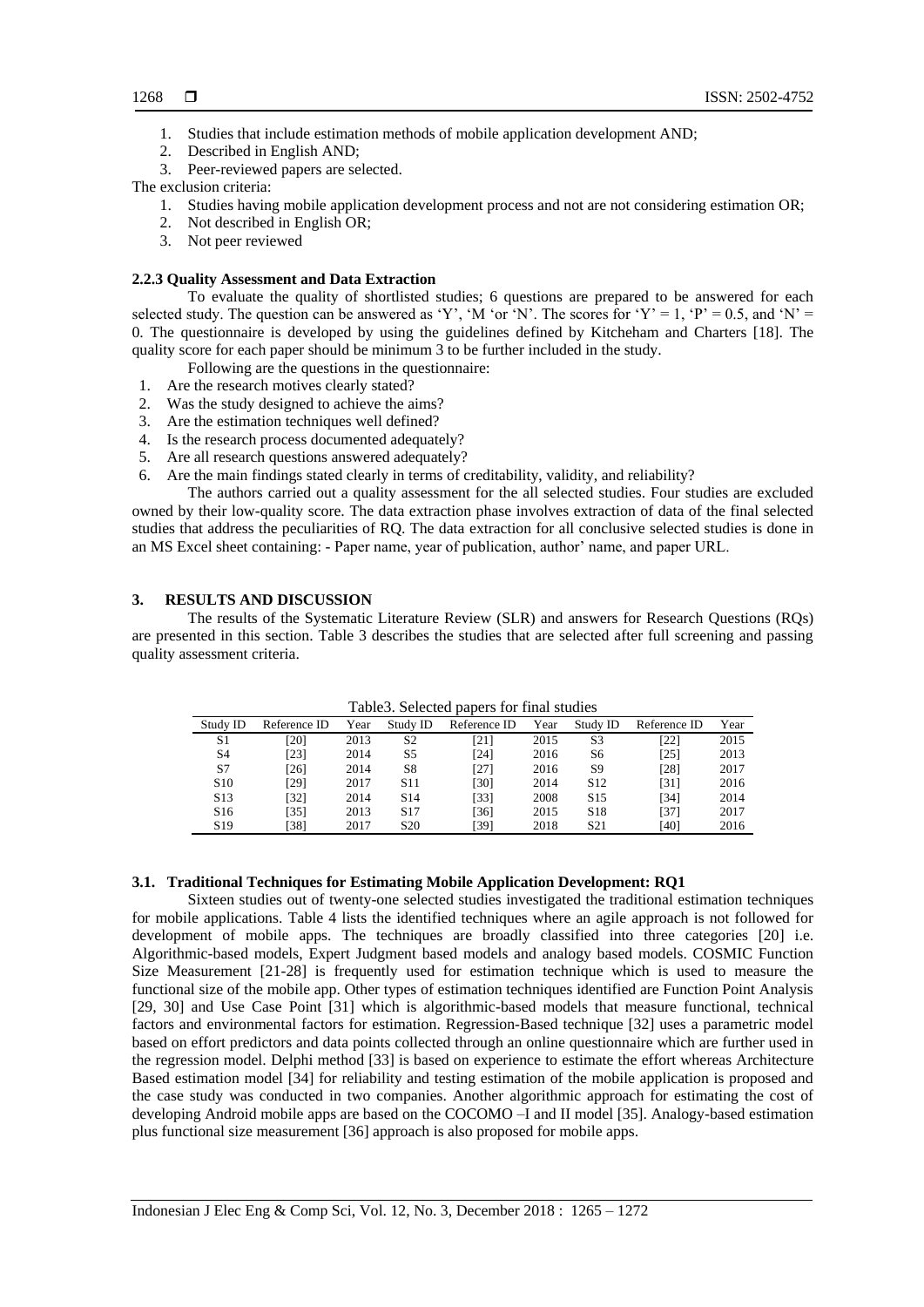Indonesian J Elec Eng & Comp Sci ISSN: 2502-4752

1269

| <b>Estimation Techniques</b>                      | Study ID                         | Approach Type                 |
|---------------------------------------------------|----------------------------------|-------------------------------|
| <b>COSMIC Function Size Measurement</b>           | S1, S2, S3, S4, S5, S7, S11, S21 | Algorithmic-based Model       |
| <b>Function Point Analysis</b>                    | S <sub>6</sub> , S <sub>15</sub> | Algorithmic-based Model       |
| Delphi method                                     | S9                               | Expert Judgment               |
| Use Case Point                                    | S <sub>10</sub>                  | Algorithmic-based Model       |
| Hybrid (Analogy based estimation + Function Size) | S13                              | Analogy and Algorithmic based |
| Measurement)                                      |                                  | model                         |
| Regression-Based                                  | S <sub>12</sub>                  | Algorithmic-based Model       |
| Architecture-Based                                | S <sub>14</sub>                  | Algorithmic-based Model       |
| $COCOMO - I$ and $II$                             | S8                               | Algorithmic-based Model       |

Table 4. Traditional Estimation Techniques for mobile applications

# **3.2. Agile techniques for estimating mobile application development: RQ2**

Agile approach to mobile application development estimation has very less number of studies. One of the reason could be the adoption of agile to mobile context is still in its evolving phase and many practitioners are adapting traditional estimation methodologies to an agile environment for mobile apps. The identified studies are listed in table 5. Traditional use case point method of estimation is extended by adding efficiency and risk factor of testers in the agile team [37]. Another technique [38] is based on a stepwise linear regression model which estimates the effort for Android apps from requirements specification including a number of use cases, actors, etc. User story point [39] is refined by considering additional factors along with size and complexity. The quality factor, Novelty factor and Type factor of User Story are added to deliver the best estimation for mobile app development. Another approach [40] uses Early Use Case Point (EUCP) and Extended Use Case Point (EXUCP) along with COCOMO drivers at different iteration levels in agile mobile app development. An experience-driven approach using the Delphi technique [41] is used for effort estimation having a mobile app as one of the case studies.

Table 5. Agile Estimation Techniques for mobile applications

| <b>Agile Estimation Techniques</b> | Study ID        | Approach Type            |
|------------------------------------|-----------------|--------------------------|
| Use Case Point                     | S <sub>16</sub> | Algorithmic-based models |
| Step-wise Linear Regression        | S <sub>17</sub> | Algorithmic-based models |
| User story Point                   | S <sub>18</sub> | Expert Judgment          |
| Use Case Point+ COCOMO             | S <sub>19</sub> | Algorithmic-based models |
| Delphi                             | S <sub>20</sub> | <b>Expert Judgment</b>   |

### **3.3. Estimation Attributes and Accuracy Parameters for Mobile Apps: RQ3**

The estimation attributes identified in the selected studies are mostly focused on size metric whether based on use case, function point and story point. Table 6 lists the other estimation attributes that are identified for estimation. Table 7 lists the parameters used to assess the accuracy of estimation of mobile applications. MMRE and  $Pred(x)$  are highly followed in most of the studies.

|                              | Table 6. Estimation attributes for mobile applications                                  |
|------------------------------|-----------------------------------------------------------------------------------------|
| <b>Estimation Attributes</b> | Study ID                                                                                |
| <b>Size</b>                  | S1, S2, S3, S4, S5. S6, S7, S10, S11, S13, S15, S16, S17, S18(user stories), S19, S21   |
| Cost                         | S8.S13.S19                                                                              |
| Others                       | S9(Score Metric), S12(Mean and SD of collected mobile apps variables), S14(architecture |
|                              | based), S20(mean effort based on experience)                                            |

| Table 7. Parameters for measuring the accuracy of estimation |  |  |  |  |
|--------------------------------------------------------------|--|--|--|--|
|                                                              |  |  |  |  |

| <b>Accuracy Parameters</b>                | Study ID                                                                   |
|-------------------------------------------|----------------------------------------------------------------------------|
| <b>MRE</b> (Magnitude of Relative Error)  | S <sub>2</sub> , S <sub>3</sub> , S <sub>18</sub>                          |
| MMRE(Mean Magnitude of Relative Error)    | S2, S3, S12, S18, S19                                                      |
| MdMRE(Median MRE)                         | S <sub>2</sub> , S <sub>3</sub> , S <sub>12</sub>                          |
| Pred(percentage relative error deviation) | S <sub>2</sub> , S <sub>12</sub> , S <sub>18</sub> , S <sub>19</sub>       |
| Linear Regression (R2)                    | S <sub>12</sub> .S <sub>19</sub>                                           |
| Not Defined                               | S1, S4, S6, S7, S9S, 10, S13, S14, S20, S21                                |
| Others                                    | S8(web-based survey), S11(Compared with actual effort), S15(Compared       |
|                                           | with actual effort), S16(Comparison with actual effort), S17(compared with |
|                                           | source code as a software measure)                                         |

*Effort Estimation in Traditional and Agile Mobile Application Development & Testing (Anureet kaur)*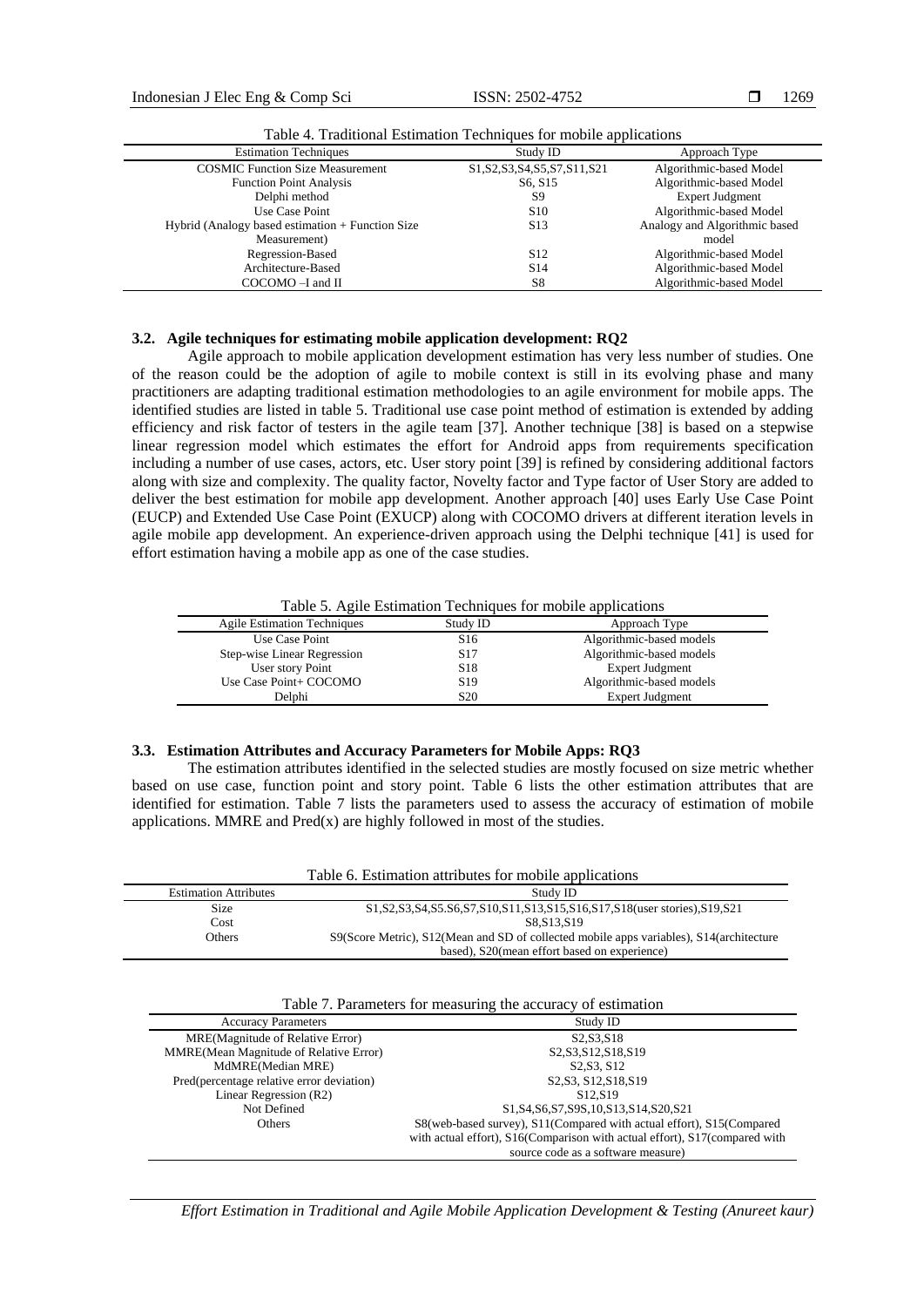# **4. CONCLUSION**

This paper represents a Systematic Literature Review (SLR) concerning effort estimation techniques in mobile software/applications that are developed either using traditional software development or agile software development methodology. Initially, the search string produced a total of 354 results and only 23 papers are selected for primary studies. Two more papers are included after performing secondary search process but four papers are excluded due to low-quality scores in quality assessment criteria. The findings of this SLR are founded on 21 papers whose data are extracted into an excel sheet and then excavated to answer the RQs formed during the planning phase.

The traditional estimation techniques applied in mobile applications are COSMIC Function Size Measurement, Function Point Analysis, Delphi method, Use Case Point, Hybrid(Analogy based estimation plus Function Size Measurement), Regression-Based, Architecture Based and COCOMO –I and II.

The agile estimation techniques in the mobile domain are very few. The identified techniques are adaption or modification of traditional estimation techniques used in the agile environment to mobile software. The techniques are Use Case Point, Step-wise Linear Regression, User story Point with additional factors, Use Case Point plus COCOMO and Delphi technique. SLR also presented effort attributes and accuracy measures from each selected study used for assessing estimation accuracy.

From the current studies, it can be concluded that the adoption of agile software development in mobile domain is proliferating from last decade [42-43] and hence there is a dire need for formal estimation models for mobile software. The mobile software characteristics played a critical role during estimation in traditional software development [4-7], [44]. It is presented in SLR that none of the estimation models for agile mobile application development are cogitating specific characteristics of mobile apps. This research gap provides ideas for researchers to devise novel models for estimation of mobile apps in agile context or extend existing estimation approaches of estimation.

#### **ACKNOWLEDGMENT**

The authors are thankful to the Department of RIC, I.K.G. Punjab Technical University, Kapurthala, Punjab, India and providing an opportunity to carry out this research work.

#### **REFERENCES**

- [1] I. Malavolta, S. Ruberto, T. Soru, and V. Terragni. *"*End users' perception of hybrid mobile apps in the Google Play Store". *IEEE Int. Conf. Mobile Services*, New York, NY, USA, Jun./Jul. 2015, pp. 25–32.
- [2] Y. M. G. Soares and R. A. d. A. Fagundes. "Software time estimation using regression methods". *IEEE Latin American Conference on Computational Intelligence (LA-CCI)*, Arequipa, 2017, pp. 1-6.
- [3] Pulak Sahoo, J. R. Mohanty, "Early Test Effort Prediction using UML Diagrams", *Indonesian Journal of Electrical Engineering and Computer Science(IJEECS)*. 2017; 5(1): pp. 220 - 228
- [4] L. Corral, A. Sillitti and G. Succi. "Software development processes for mobile systems: Is agile really taking over the business?", *1st International Workshop on the Engineering of Mobile-Enabled Systems (MOBS)*, San Francisco, CA, 2013, pp. 19-24.
- [5] de Souza L.S., de Aquino G.S. "Mobile Application Estimate the Design Phase"*.* In: Maciaszek L., Filipe J. *(eds) Evaluation of Novel Approaches to Software Engineering. Communications in Computer and Information Science*, vol 551. Springer, Cham
- [6] Inukollu VN, Keshamoni DD, Kang T, Inukollu M. "Factors influencing quality of mobile apps: Role of mobile app development lifecycle". *arXiv preprint arXiv:1410.4537*. 2014 Oct 16.
- [7] Flora HK, Wang X, Chande SV. "An investigation on the characteristics of mobile applications: A survey study". *International Journal of Modern Education and Computer Science*. 2014 Oct; 6(6).
- [8] Muhammad Usman, Emilia Mendes, Francila Weidt, and Ricardo Britto. 2014. "Effort estimation in agile software development: a systematic literature review". In *Proceedings of the 10th International Conference on Predictive Models in Software Engineering (PROMISE 2014)*. ACM, New York, NY, USA, 82-91.
- [9] Rajesh H Kulkarni, P Padmanabham, Manasi Harshe, K K Baseer, Pallavi Patil, "Investigating Agile Adaptation for Project Development", *International Journal of Electrical and Computer Engineering (IJECE)*, 2017; 7 (3): 1278 – 1285.
- [10] Abrahamsson, P., Hanhineva, A., Hulkko, H., Ihme, T.,Jäälinoja, J., Korkala, M., Koskela, J., Kyllönen, P., Salo, O. "Mobile-D: An Agile approach for mobile application development*".* In *proceedings of OOPSLA*'04. 2004.
- [11] Jeong, Y.J., Lee, J.H., Shin, G.S. "Development process of mobile application SW based on Agile methodology*". 10th Intl. Conf. on Advanced Communication Tech*., pp. 362-366. 2008.
- [12] Rahimian, V. Ramsin, R. "Designing an Agile methodology for mobile software development: A hybrid method engineering approach". *2nd International Conference on Research Challenges in Information Science*, 2008, pp. 337-342.
- [13] Scharff, C., Verma, R. "Scrum to support mobile application development projects in a just-in-time learning context". In *Proc. of the ICSE Workshop CHASE* 2010, pp. 25-31.

Indonesian J Elec Eng & Comp Sci, Vol. 12, No. 3, December 2018 : 1265 – 1272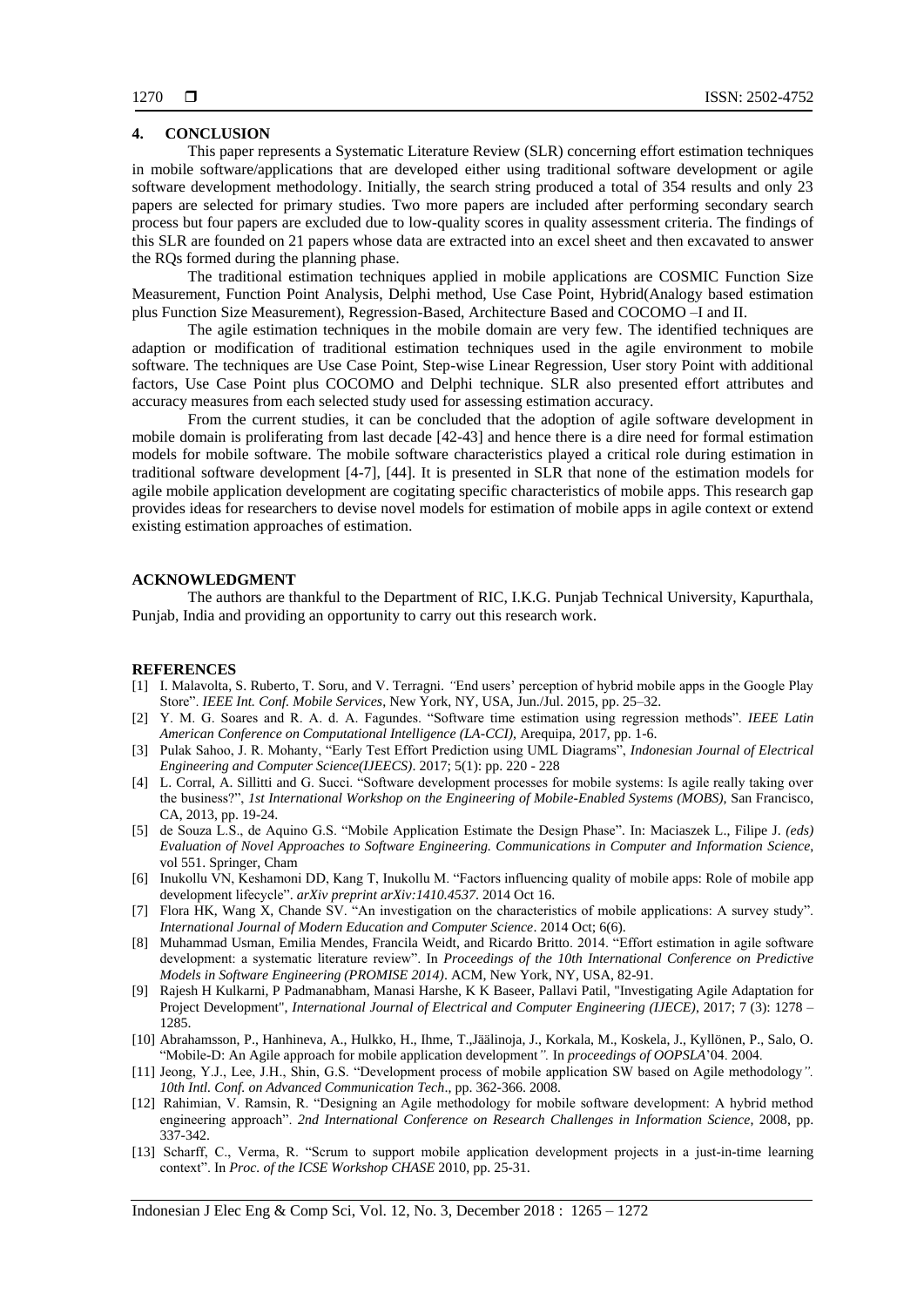- 1271
- [14] Cunha, T., Dantas, V., Andrade, R. "SLeSS: A Scrum and Lean Six Sigma integration approach for the development of software customization for mobile phones". *25th Brazilian Symposium on Software Engineering*, pp. 283-292. 2011.
- [15] Binish Tanveer, Liliana Guzmán, and Ulf Martin Engel. "Understanding and improving effort estimation in Agile software development: an industrial case study". In *Proceedings of the International Conference on Software and Systems Process (ICSSP '16)*. ACM, New York, NY, USA, 41-50.
- [16] B. Prakash, V. Viswanathan.A, "Survey on Software Estimation Techniques in Traditional and Agile Development Models". *Indonesian Journal of Electrical Engineering and Computer Science(IJEECS)* .2017; 7(3): 867 -876.
- [17] A. I. Wasserman. "Software engineering issues for mobile application development". *The FSE/SDP workshop on Future of software engineering research*. ACM, 2010, pp. 397–400
- [18] B. Kitchenham, S. Charters. "Guidelines for Performing Systematic Literature Reviews in Software Engineering". *EBSE Technical Report*, EBSE-2007-2101, 2007
- [19] Petticrew, M. & Roberts, H. "Systematic Reviews in the Social Sciences: A Practical Guide", *Blackwell Publishing*. 2006.
- [20] E. Mendes. "Cost Estimation Techniques for Web Projects". *IGI Global*. 2007.
- [21] A. Nitze. "Measuring mobile application size using cosmic FP". In *DASMA Metrik Kongress*, vol. 11, 2013.
- [22] L. D'Avanzo, F. Ferrucci, C. Gravino, and P. Salza. "Cosmic functional measurement of mobile applications and code size estimation*".* In *Proceedings of the 30th Annual ACM Symposium on Applied Computing*. ACM, 2015, pp. 1631–1636.
- [23] F. Ferrucci, C. Gravino, P. Salza, and F. Sarro. "Investigating functional and code size measures for mobile applications: A replicated study". In *International Conference on Product-Focused Software Process Improvement. Springer*, 2015, pp. 271–287.
- [24] N. A. S. Abdullah, N. I. A. Rusli, and M. F. Ibrahim. "Mobile game size estimation: Cosmic fsm rules, uml mapping model and unity3d game engine". In *Open Systems (ICOS)*, 2014 IEEE Conference on. IEEE, 2014, pp. 42–47.
- [25] A. Sellami, M. Haoues, H. Ben-Abdallah, A. Abran, A. Lesterhuis, C. Symons, and S. Trudel. "Sizing natural language/uml requirements for web and mobile applications using cosmic fsm". *Tech. Rep*., 2016.
- [26] H. van Heeringen and E. Van Gorp. "Measure the functional size of a mobile app: Using the cosmic functional size measurement method"*.* In *Software Measurement and the International Conference on Software Process and Product Measurement (IWSM-MENSURA)*, 2014 Joint Conference of the International Workshop on. IEEE, 2014, pp. 11–16.
- [27] Laudson Silva de Souza and Gibeon Soares de Aquino Jr. "MEFFORTMOB: A Effort Size Measurement for Mobile Application Development". *International Journal of Software Engineering & Applications (IJSEA)* .2014: 63–81.
- [28] Vogelezang, Frank, Jayakumar Kamala Ramasubramani and Srikanth Arvamudhan. "Estimation for Mobile and Cloud Environments". *Modern Software Engineering Methodologies for Mobile and Cloud Environments*. IGI Global, 2016. 61-87.
- [29] T. Preuss. "Mobile applications, functional analysis, and the customer experience". *The IFPUG Guide to IT and Software Measurement, IFPUG, Ed*. Boca Raton FL, USA: Auerbach Publications, 2012, pp. 408–433.
- [30] Tunali V. "Software Size Estimation Using Function Point Analysis–A Case Study for a Mobile Application". *Muhendisik ve Teknoloji Sempozyumu*. 2014.
- [31] Mariem Haoues, Asma Sellami, and Hanene Ben-Abdallah. "A rapid measurement procedure for sizing web and mobile applications based on COSMIC FSM method". In: *Proceedings of the 27th International Workshop on Software Measurement and 12th International Conference on Software Process and Product Measurement (IWSM Mensura '17)*. ACM, New York, NY, USA, 129-137.
- [32] S. A. Shahwaiz, A. A. Malik and N. Sabahat. "A parametric effort estimation model for mobile apps". In *19th International Multi-Topic Conference (INMIC)*, Islamabad, 2016, pp. 1-6.
- [33] Catolino, G., P. Salza, Gravino, C., & Ferrucci, F. "A set of metrics for the effort estimation of Mobile apps". *Proceedings of the IEEE/ACM 4th Int. Conf. Mob. Softw. Eng. Syst*. MOBILESoft.2017.
- [34] Wadhwani V, Memon F, Hameed MM. "Architecture based reliability and testing estimation for mobile applications". In *International Multi Topic Conference* 2008 Apr 11 (pp. 64-75). Springer, Berlin, Heidelberg.
- [35] Zubair Asghar M, Habib A, Habib A, Rabail Zahra S, Ismail S. "AndorEstimator: Android-based Software Cost Estimation Application". *arXiv preprint arXiv:1605.02304.* 2016.
- [36] A. Nitze, A. Schmietendorf, R. Dumke. "An Analogy-Based Effort Estimation Approach for Mobile Application Development Projects". In *Software Measurement and the International Conference on Software Process and Product Measurement (IWSM-MENSURA)*, 2014.
- [37] Parvez, A.W.M.M. "Efficiency factor and risk factor based user case point test effort estimation model compatible with agile software development". In *Proceedings of the International Conference on Information Technology and Electrical Engineering - ICITEE*'13. Yogyakarta, Indonesia .2013. pp. 113–118.
- [38] R. Francese, C. Gravino, M. Risi, G. Scanniello, G. Tortora. "On the use of requirements measures to predict software project and product measures in the context of Android mobile apps: A preliminary study". In *Proc. 41st Euromicro Conf. Series Softw. Eng. Advanced Appl*. 2015. pp. 357-364.
- [39] W. Aslam, F. Ijaz, M. I. Lali, and W. Mehmood, "Risk-aware and quality enriched effort estimation for mobile applications in distributed agile software development". *J. Inf. Sci. Eng.* 2017; 33(6): 1481–1500
- [40] K. Qi and B. W. Boehm. "A light-weight incremental effort estimation model for use case driven projects". *IEEE 28th Annual Software Technology Conference (STC)*, Gaithersburg, MD, 2017, pp. 1-8.